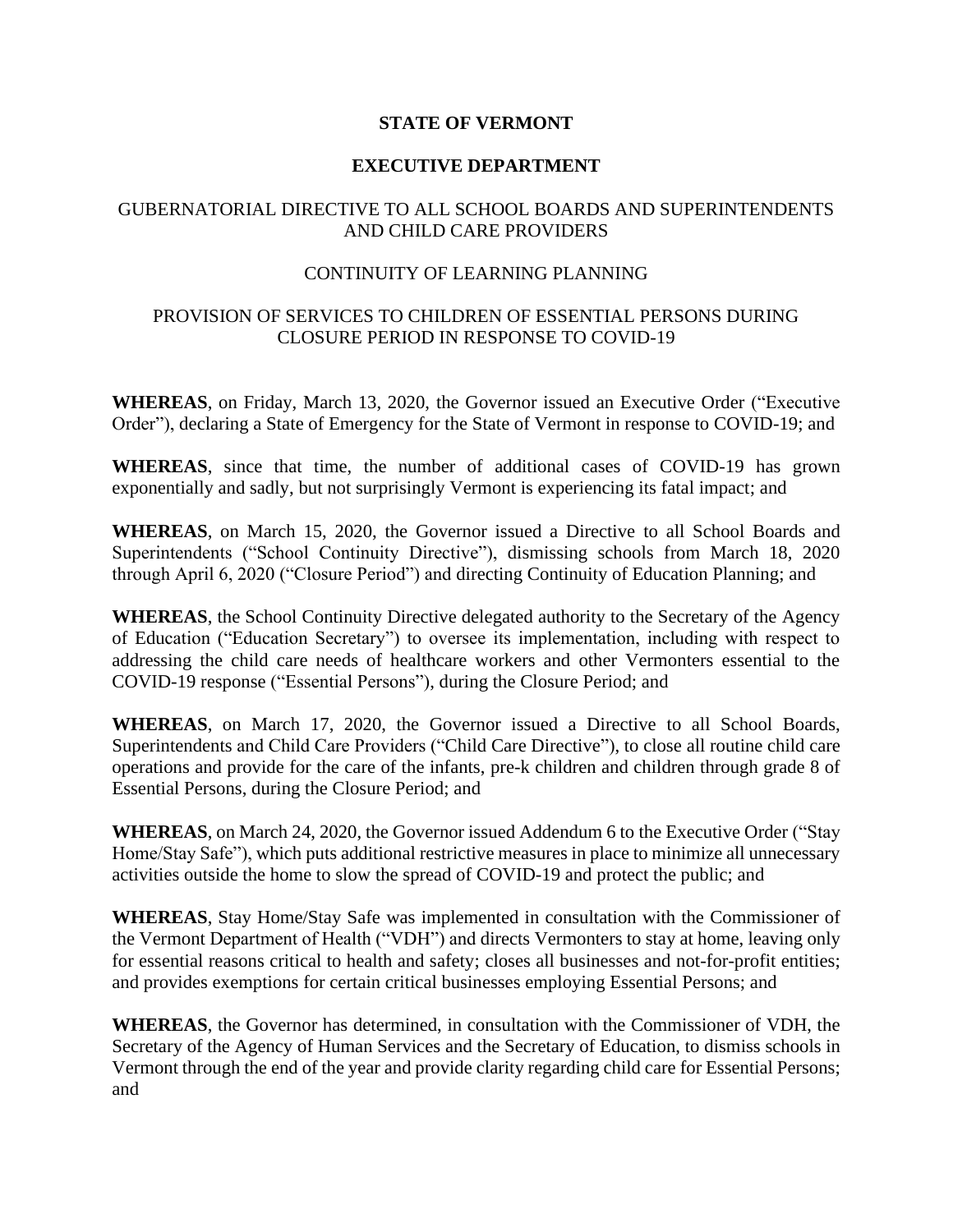**WHEREAS**, this decision is based on the best scientific evidence available to the experts at the Vermont Department of Health and is expected to help provide the necessary care and services to prevent and reduce the spread of COVID-19.

**NOW THEREFORE,** I, Philip B. Scott, by virtue of the authority vested in me as Governor of Vermont by the Constitution of the State of Vermont, the emergency powers set forth in 20 V.S.A. §§ 8, 9 and 11 and other laws, hereby direct the governing bodies of all public and independent schools as follows:

- 1. Schools for preK-12 students shall remain dismissed for in-person instruction for the remainder of the 2019-2020 school year, unless otherwise ordered by the Governor if the COVID-19 response should allow.
- 2. Schools are required to have continuity of learning plans for remote learning implemented on or before Monday, April 13, 2020.
- 3. The Secretary of the Agency of Education shall issue guidance on or before Friday, May 8, 2020 on end of school year gatherings and graduations.
- 4. School districts are encouraged to utilize facilities and staff to assist in child care for Essential Persons so long as they adhere to health guidance issued by VDH for operations of child care programs during the COVID-19 response.
- 5. "Essential Persons" are employees of businesses and entities providing services or functions deemed critical to public health and safety, as well as economic and national security as described in Stay Home/Stay Safe and supplemental guidance issued by the Agency of Commerce and Community Development; provided, however, child care being provided to Essential Persons during the State of Emergency shall only be utilized by Essential Persons (a) when there is no parent, guardian or other arranged care in the home to care for the child; or (b) in the event of exigent circumstances necessary for the health and safety of the child. Further, in the event of child care capacity constraints, the children of healthcare providers and other essential healthcare system employees, first responders and essential government employees with primary responsibility for execution of the COVID-19 response shall receive priority placement.
- 6. Pursuant to the powers granted to the Governor in 20 V.S.A. §§ 8, 9 and 11 and other provisions of law, I shall from time to time issue recommendations, directives and orders as circumstances may require.